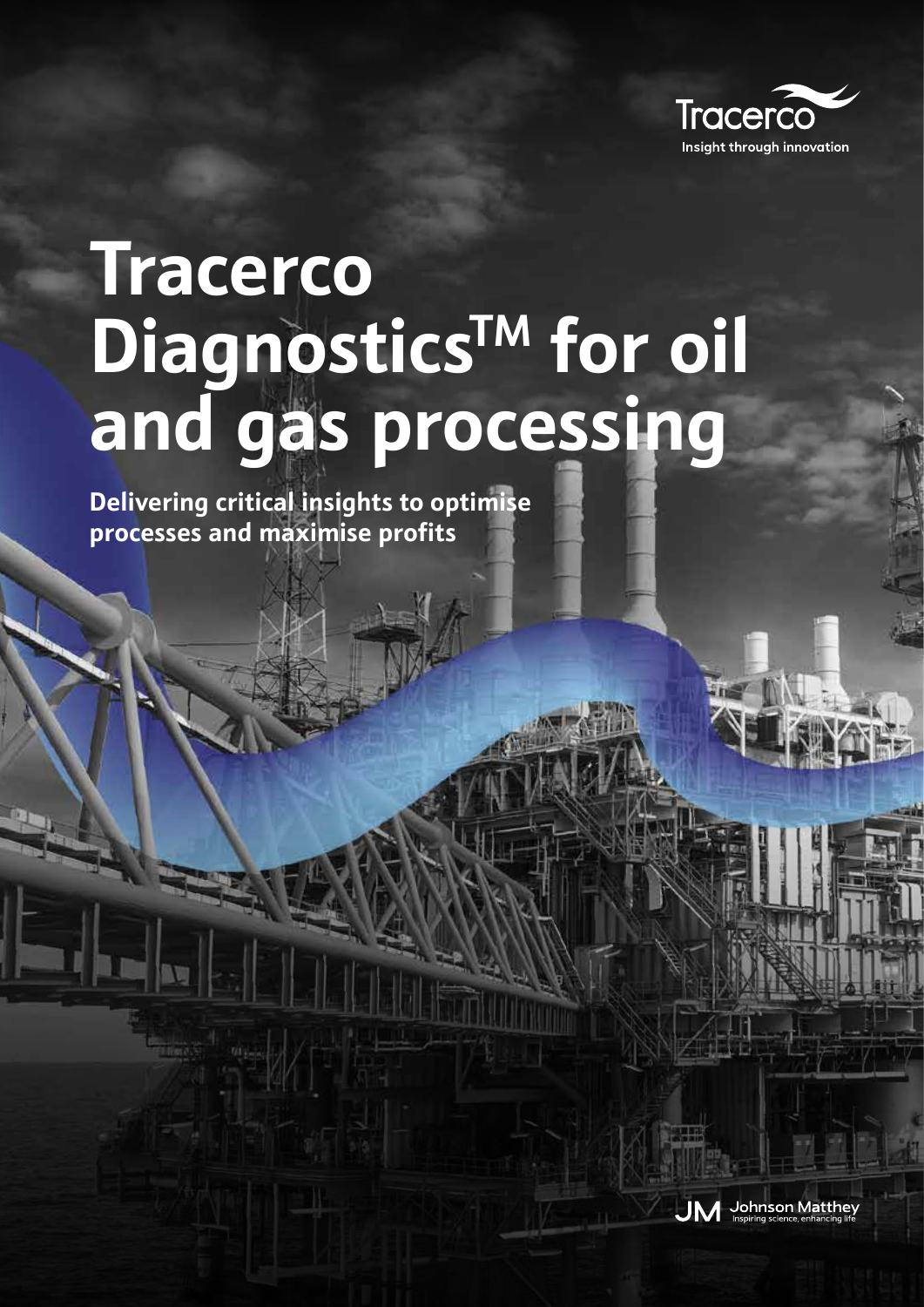# **Oil and gas solutions**

# **Optimising your processes and maximising your profit**

Tracerco offers world-leading diagnostic techniques that allow you to make the best decisions about your business. Using innovative technology, we'll help you see inside the heart of your processes, and provide the insights you need to troubleshoot problems, reduce costs, and maximise your profits. With over 60 years' experience, our services have saved companies like yours millions.

Tracerco's insights can help you find solutions to a wide range of issues, such as oil separation, and gas processing problems like dehydration, or  $CO_{2}$ , H<sub>2</sub>S, and Hg removal. Our industry professionals provide multi-disciplined and integrated services to troubleshoot your oil, water and gas process engineering and separation quality issues, as well as production chemistry and application systems.

With a holistic approach, we'll help you to identify and resolve field and plant management problems, providing solutions from both a technical and practical perspective.



# **The key areas where we can support your business:**

• Technical troubleshooting and root cause analysis

• Design assurance and verification • Flow assurance and fluid dynamics • Process optimisation, control and management

• Life extension of existing equipment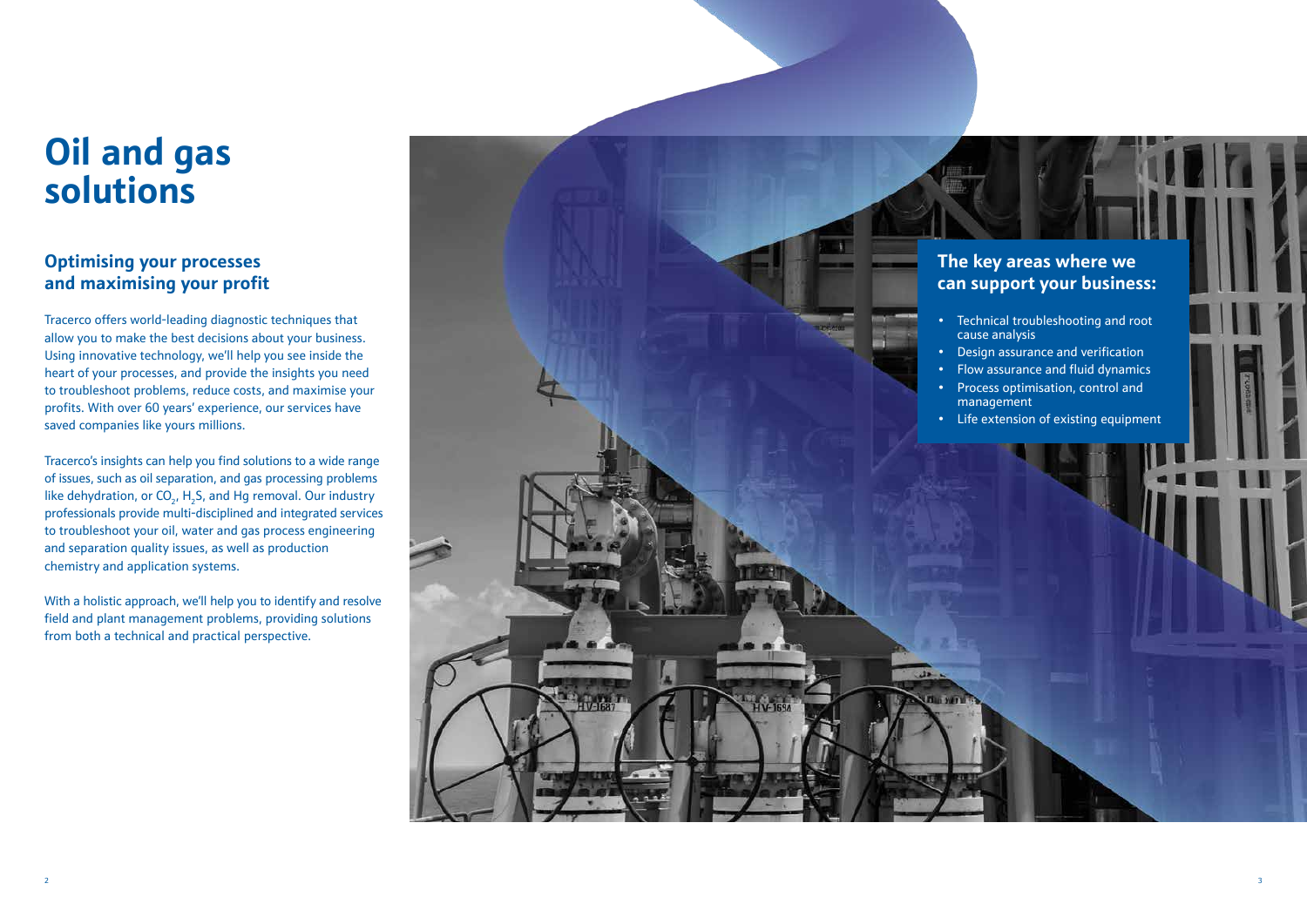

# **Optimisation studies** to the environment.

Tracerco's unique online services are used during process optimisation studies to maximise production capacity and minimise operating costs. They give immediate real-time measurement of changing process conditions, and provide critical insights during antifoam or demulsifier trials, throughput capacity trials, or when optimising discharges



**Troubleshooting**

Tracerco's services can be rapidly deployed anywhere in the world. They provide immediate onsite results, and identify issues such as mechanical integrity of internals and process problems. Equipped with this data, you will be able to find the correct solution to your production problem quickly and with minimal disruption to operations.

**Pre-turnaround Planning** Tracerco's technology helps you understand the mechanical integrity of vessel and pipeline internals while they remain online, prior to a turnaround. These techniques can be deployed rapidly, don't disrupt normal operations, and require little or no vessel preparation. They can identify issues such as mechanical damage, leaks, deposit buildup, maldistribution, oil in water and liquid carryover. This knowledge enables turnarounds to be planned more efficiently, and for the downtime and associated costs to be minimised. Tracerco Diagnostics™ help operators to maximise production throughput, reduce operating costs and minimise environmental impact.

# **Onsite insights**

Tracerco provides unique and specialised detection, diagnostic and measurement solutions that will allow you to make better, insight-led decisions. The more you understand your processes, the more you can optimise them.

Our novel inspection techniques, sophisticated tracers and advanced measurement technologies can accurately and rapidly diagnose a wide range of production problems. Work is carried out online by highly trained and experienced Tracerco engineers, requiring minimal site preparation and providing immediate results for you.

## **Oil and gas processing**

Tracerco Diagnostics™ services can be provided at both the hydrocarbon recovery and separation stages. These enable process operators to optimise the performance of separator systems by measuring what is occurring in real time within process vessels and pipelines.



# **Invaluable insights for process operators**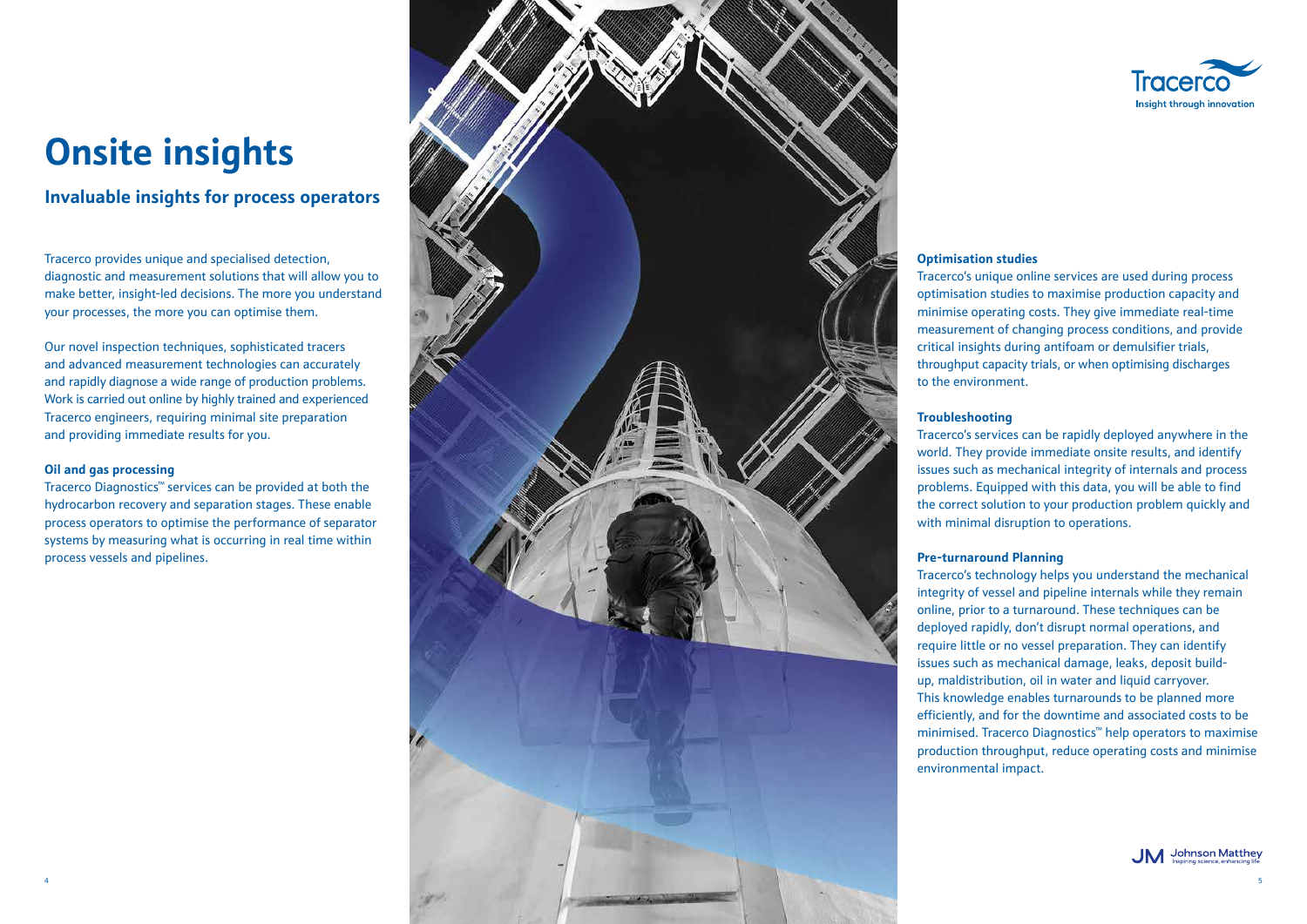

# **Measuring process conditions online and in real time using nonintrusive Tracerco Diagnostics™**

## **Process behaviour and optimisation**

Online, real-time measurement of:

- Foaming and anti-foam effectiveness
- Emulsion quality and demulsifier effectiveness
- Gas/liquid slugging
- Phase behaviour
- Individual phase heights
- Separation efficiency
- Residence times of each phase
- Sand deposits
- Liquid carryover
- Gas carryunder

### **Environmental**

Online, real-time measurement of:

**MININ** 

- Oil and water content
- Flare gas flow rates
- $CO<sub>2</sub>$  emissions
- Phase behaviour
- Leakage detection

### **Cost saving**

mini

Measurement and confirmation of:

- Loss of solvents
- Retrofit/upgrade effectiveness and efficiency
- Chemical usage optimisation
- Optimisation of modifications

## **Internals/hardware**

Confirm:

- 
- 
- 



• Integrity of inlet devices, demister pads and baffles • Optimisation of internals • Efficiency of internals